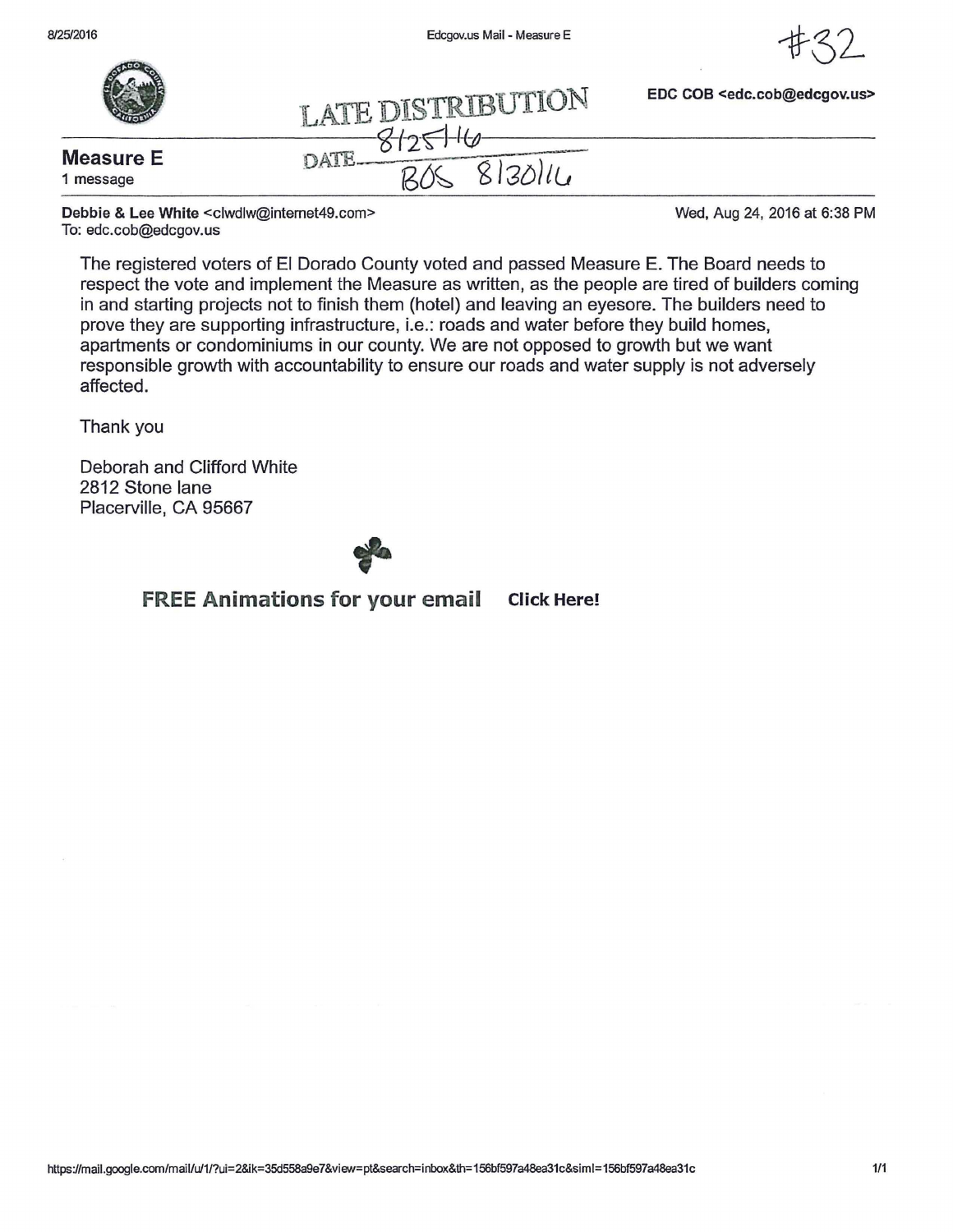

## **Fwd: FW: Measure E**

1 message

The BOSTHREE <bosthree@edcgov.us> To: EDC COB <edc.cob@edcgov.us>

Thu, Aug 25, 2016 at 1:48PM

## **Kathy Witherow**

Assistant to Supervisor Brian K. Veerkamp District Three - El Dorado County 530.621 .5652

Forwarded message -From: **Laurel Brent-Bumb** <chamber@eldoradocounty.org> Date: Thu, Aug 25, 2016 at 1:31 PM Subject: FW: Measure E To: The BOSTHREE <bosthree@edcgov.us>, The BOSFOUR <br/>bosfour@edcgov.us>, bosfive@edcgov.us, The BOSTWO <bostwo@edcgov.us>, bosone@edcgov.us

Honorable Supervisors,

Measure E as written and explained in the ballot information expressed the will of the voters to deny projects that require any form of discretionary approval the right to pay a fee to mitigate cumulative road impacts.

Staff indicates the initiative as written may not be enforceable.

Staff then undertakes a confusing and circular rewrite of the Measure using legal maxims and canons that ends with using fees to mitigate cumulative impacts in direct conflict with the will of the voters which was to stop paper roads as mitigation for discretionary projects and stop selected projects. The interpretation conflicts with these objectives.

While there may be a duty to reasonably interpret words or clauses to reach a result consistent with the expressed intent of the voters, neither staff nor the Board has the authority to undermine the voter's intent to save the initiative from itself. The initiative clearly says what it is and is what it says.

Please let the courts do their job in the most expeditious manner as possible.

Let the Board conduct public hearings leading to a consensus 2018 Board sponsored initiative and bring clarity to what is the best traffic program in the region and probably the state.